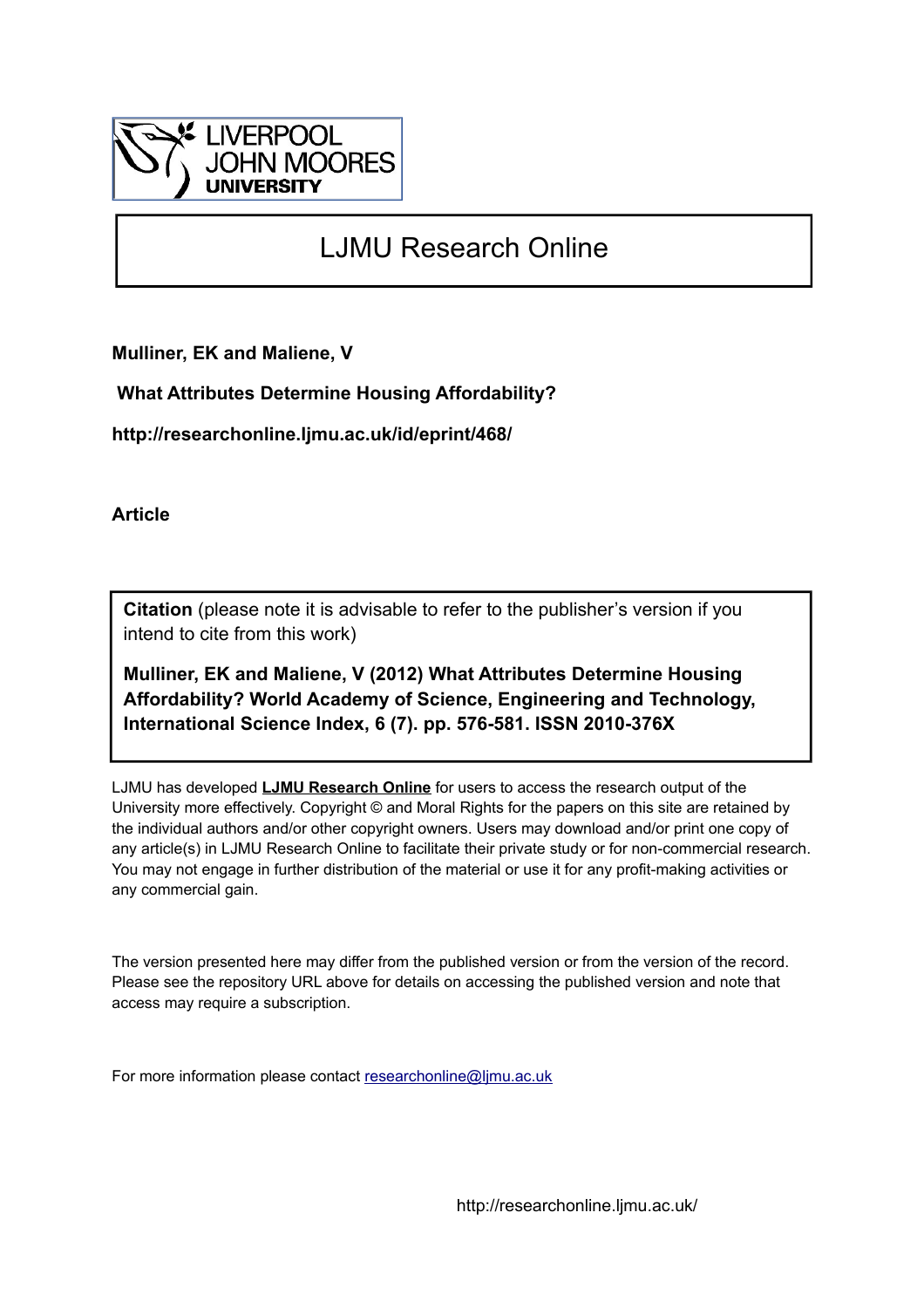# What Attributes Determine Housing Affordability?

E. Mulliner, V. Maliene

*Abstract***—**The concept of housing affordability is a contested issue, but a pressing and widespread problem for many countries. Simple ratio measures based on housing expenditure and income are habitually used to defined and assess housing affordability. However, conceptualising and measuring affordability in this manner focuses only on financial attributes and fails to deal with wider issues such as housing quality, location and access to services and facilities.

The research is based on the notion that the housing affordability problem encompasses more than the financial costs of housing and a households ability to meet such costs and must address larger issues such as social and environmental sustainability and the welfare of households. Therefore, the need arises for a broad and more encompassing set of attributes by which housing affordability can be assessed. This paper presents a system of criteria by which the affordability of different housing locations could be assessed in a comprehensive and sustainable manner. Moreover, the paper explores the way in which such criteria could be measured.

*Keywords***—**Affordable housing, attributes, housing affordability, sustainable communities

### I. INTRODUCTION

**TOUSING** affordability is a prevalent problem for many **HEREAD ENDING** affordability is a prevalent problem for many countries across the globe. Declining affordability has significant implications that go beyond the immediate effect experienced by households, such as economic performance and labour market efficiency, social cohesion and polarisation of cities, along with environmental considerations [1]. Tackling the concern is therefore imperative in order for international governments to address wider issues and goals, such as sustainability.

A significant amount of the research on housing affordability has been based on housing costs and household income. However, OECD countries are increasingly recognising the need for a broad and more encompassing understanding of housing affordability, rather than simple ratio measures based on housing expenditure and income which cannot deal with issues such as housing adequacy, location quality and access to services [2]. Bogdon and Can [3] previously criticised the pre existing affordability literature for focusing on house prices rather than the condition, location and neighbourhood characteristics of the housing. Nevertheless, affordability is still commonly assed by focusing primarily on financial burdens, with little or no regard for housing quality, location and neighbourhood characteristics.

There are a number of recent studies on housing affordability that seek to go beyond the traditional notions of financial impacts on households. Research carried out in the U.S. posits that housing affordability should consider the welfare of residents, which is affected by a wide range of location-related attributes, such as transportation costs, proximity to employment opportunities and public safety [4]. Location is also highlighted as a significant factor related to housing affordability by other U.S. researchers. It is recommended that the interaction between housing and location provides a more meaningful measure of affordability; housing may be considered affordable by a ratio measure, but location costs are often underestimated or ignored [5]. The study seeks to assess affordability by considering, not only the cost of housing, but also its location efficiency by measuring the transportation costs associated with place [5]. Furthermore, recent Australian research in housing affordability endeavours to link the concept with environmental sustainability, arguing that true housing affordability must take into account, not simply housing expenditure, but also a wider range of costs that households face, e.g. energy and transport related costs [6].

The aforementioned literature highlights the complex nature of housing affordability and the wide range of attributes that may influence households. The presented research is based on the notion that the housing affordability problem encompasses more than the financial costs of housing and household ability to meet such costs and must address larger issues such as social and environmental sustainability and the welfare of households. Therefore, the need arises for a broad and more encompassing set of criteria by which housing affordability can be assessed. The research seeks to determine such attributes which influence housing affordability. This paper presents a system of criteria, which has been validated by UK professionals, by which the affordability of different housing locations could be assessed in a comprehensive and sustainable manner. Furthermore, the paper explores the way in which such housing affordability criteria could be assessed and measured.

## II.DATA COLLECTION AND ANALYSIS

A two stage approach was adopted in order to develop the criteria system for housing affordability; stage one involved the initial identification of a criteria system and stage two concerned the validation of the criteria and the determination of their level of importance/significance. Initially, a system of criteria influencing housing affordability was identified via an extensive literature review and semi-structured interviews with seven local authorities in Merseyside and Cheshire, UK (see Table II in appendix).

E. Mulliner is with the School of the Built Environment, Liverpool John Moores University, Henry Cotton Building, 15-21 Webster Street, Liverpool, UK, L3 2ET (phone: +44 (0)151 231 2854; e-mail:  $L3$  2ET (phone: e.k.mulliner@2006.ljmu.ac.uk).

V. Maliene is with the School of the Built Environment, Liverpool John Moores University, Cherie Booth, Byrom Street, Liverpool, UK, L3 3AF (phone: +44 (0)151 231 2854; e-mail: v.maliene@ljmu.ac.uk).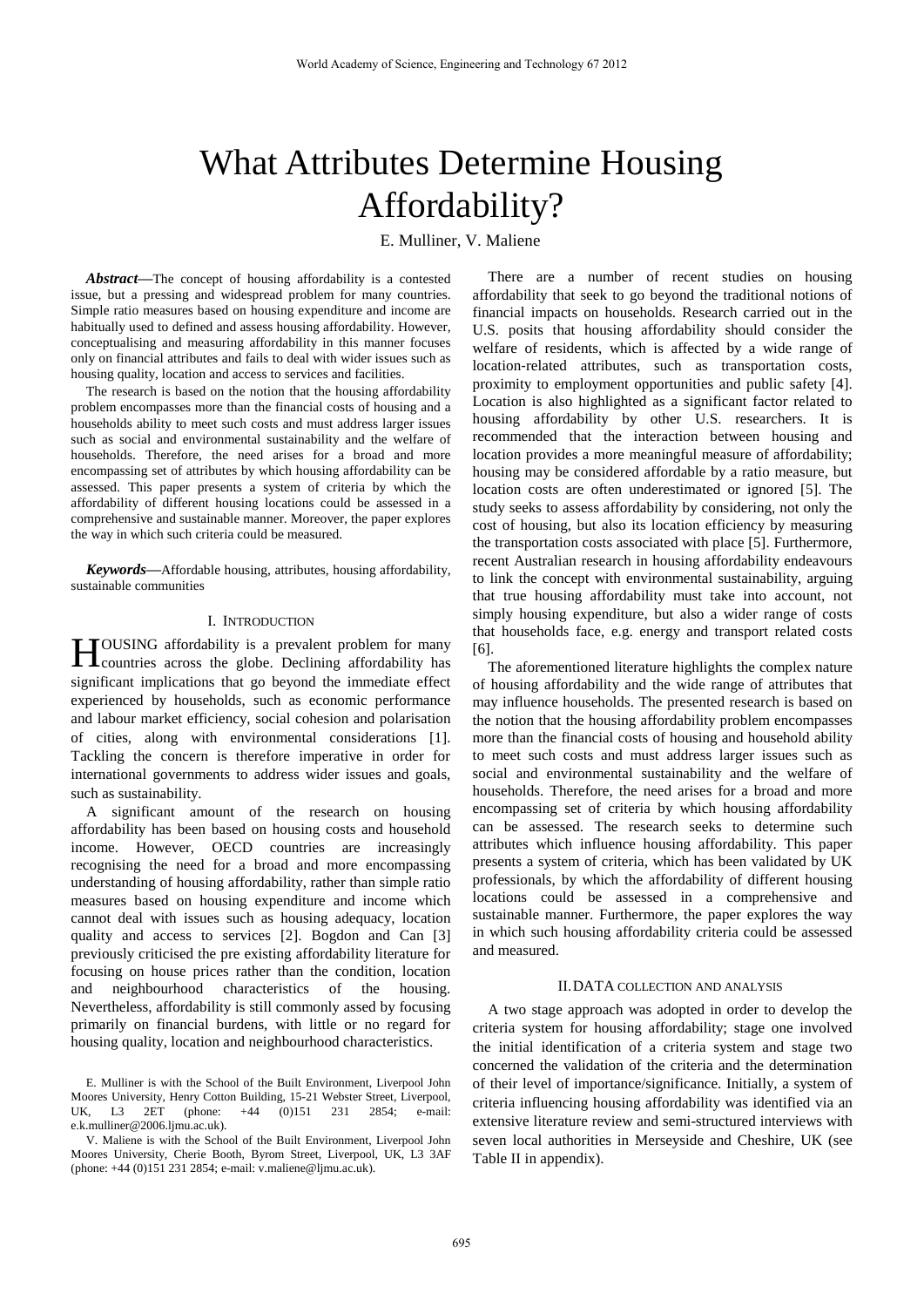Subsequently, the second stage validated the criteria system via questionnaire surveys conducted with professionals. A pilot questionnaire was first conducted with 65 housing and planning experts from North West England [7]. The pilot questionnaire allowed criteria to be initially validated, or even excluded, from the proposed housing affordability criteria system. Furthermore, the process allowed respondents to suggest additional criteria that they believed ought to be included. Following stage one and the pilot questionnaire, a total of 20 criteria were identified for the housing affordability criteria system (see Table I). Questionnaire surveys were distributed to experts in order to elicit data on the importance/significance of the 20 housing affordability criteria. The primary questionnaire survey was conducted with 337 (response rate 56.2%) housing and planning experts from across the UK. These experts, basing their answers on their knowledge, experience and perception, ranked the housing affordability criteria on a scale of importance ranging from 1 to 10, where a ranking of 1 meant "not important at all" and a ranking of 10 meant "most important". This data allowed a weighting to be computed for each criterion, in order to reflect the significance of the criteria to housing affordability. Weights were determined by dividing the mean score by the sum of mean scores and multiplying by 100 (as such, this ensures the total of all weights is 100%). The mean scores of importance obtained and the subsequent weights of the criteria are displayed in Table I. Figure 1 illustrates the mean scores of importance/significance and standard deviation for each housing affordability criterion.

TABLE I HOUSING AFFORDABILITY CRITERIA SYSTEM

|                | Housing affordability criteria                                  | Mean | Variance | <b>SD</b> | Weight |
|----------------|-----------------------------------------------------------------|------|----------|-----------|--------|
| 1              | House prices in relation to<br>income                           | 8.7  | 2.4      | 1.5       | 6.31   |
| $\overline{2}$ | Rental costs in relation to<br>income                           | 8.7  | 2.1      | 1.4       | 6.31   |
| 3              | Interest rates and mortgage<br>availability                     | 8.0  | 2.6      | 1.6       | 5.81   |
| $\overline{4}$ | Availability of rented<br>accommodation (private and<br>social) | 8.0  | 2.5      | 1.6       | 5.81   |
| 5              | Availability of low cost<br>home ownership products             | 7.1  | 3.6      | 1.9       | 5.15   |
| 6              | Availability of market value<br>home ownership products         | 6.5  | 3.7      | 1.9       | 4.72   |
| 7              | Safety (low crime rate)                                         | 6.1  | 4.5      | 2.1       | 4.43   |
| 8              | Access to employment                                            | 7.4  | 3.2      | 1.8       | 5.37   |
| 9              | Access to public transport<br>services                          | 6.8  | 3.6      | 1.9       | 4.93   |
| 1              | Access to good quality<br>education/schools                     | 6.9  | 3.6      | 1.9       | 5.01   |
| 11             | Access to shopping facilities                                   | 6.3  | 3.6      | 1.9       | 4.57   |
| 12             | Access to health services                                       | 6.6  | 3.7      | 1.9       | 4.79   |
| 13             | Access to early years child<br>care                             | 6.4  | 3.5      | 1.9       | 4.64   |
| 14             | Access to leisure facilities                                    | 5.5  | 4.1      | 2.0       | 3.99   |
| 15             | Access to open green public                                     | 6.0  | 4.1      | 2.0       | 4.35   |

#### space

| 16 | Presence of environmental<br>problems (e.g. litter, traffic) | 6.1 | 4.1 | 2.0 | 4.43 |
|----|--------------------------------------------------------------|-----|-----|-----|------|
| 17 | <b>Quality of housing</b>                                    | 7.6 | 3.4 | 1.9 | 5.52 |
| 18 | Energy efficiency of<br>housing                              | 7.2 | 4.0 | 2.0 | 5.23 |
| 19 | Waste management                                             | 5.8 | 5.2 | 2.3 | 4.21 |
| 20 | Deprivation in area                                          | 6.1 | 4.5 | 2.1 | 4.43 |
|    | *SD (Standard deviation)                                     |     |     |     |      |



Fig. 1 Importance of housing affordability criteria (see Table I for criteria descriptions)

#### III. CRITERIA MEASUREMENT OPTIONS

The next stage in the research is to determine the way in which the presented criteria (Table I) could be measured in order to assess the affordability of different housing locations. This section of the paper explores measurement options for each criterion. The measurement of the criteria is discussed from the perspective of assessing the affordability of different areas, at electoral ward level.

*Criterion 1 (house prices in relation to income)* - This criterion will be assessed by equating average house price to income ratios. A ratio is calculated by dividing house price by household income. For this criterion a higher score is worse for housing affordability.

*Criterion 2 (rental costs in relation to income)* - Assessed by calculating the average percentage (%) of income spent on rent. This would be equated for 1, 2, 3 and 4 bedroom properties and then an average value concluded. For this criterion a higher score is worse for housing affordability.

*Criterion 3 (interest rates and mortgage availability)* - Interest rates would be assessed using the UK (Bank of England) Bank Rate (%) and mortgage availability could be assessed by the average TLV (loan to value) rate (%) on mortgages.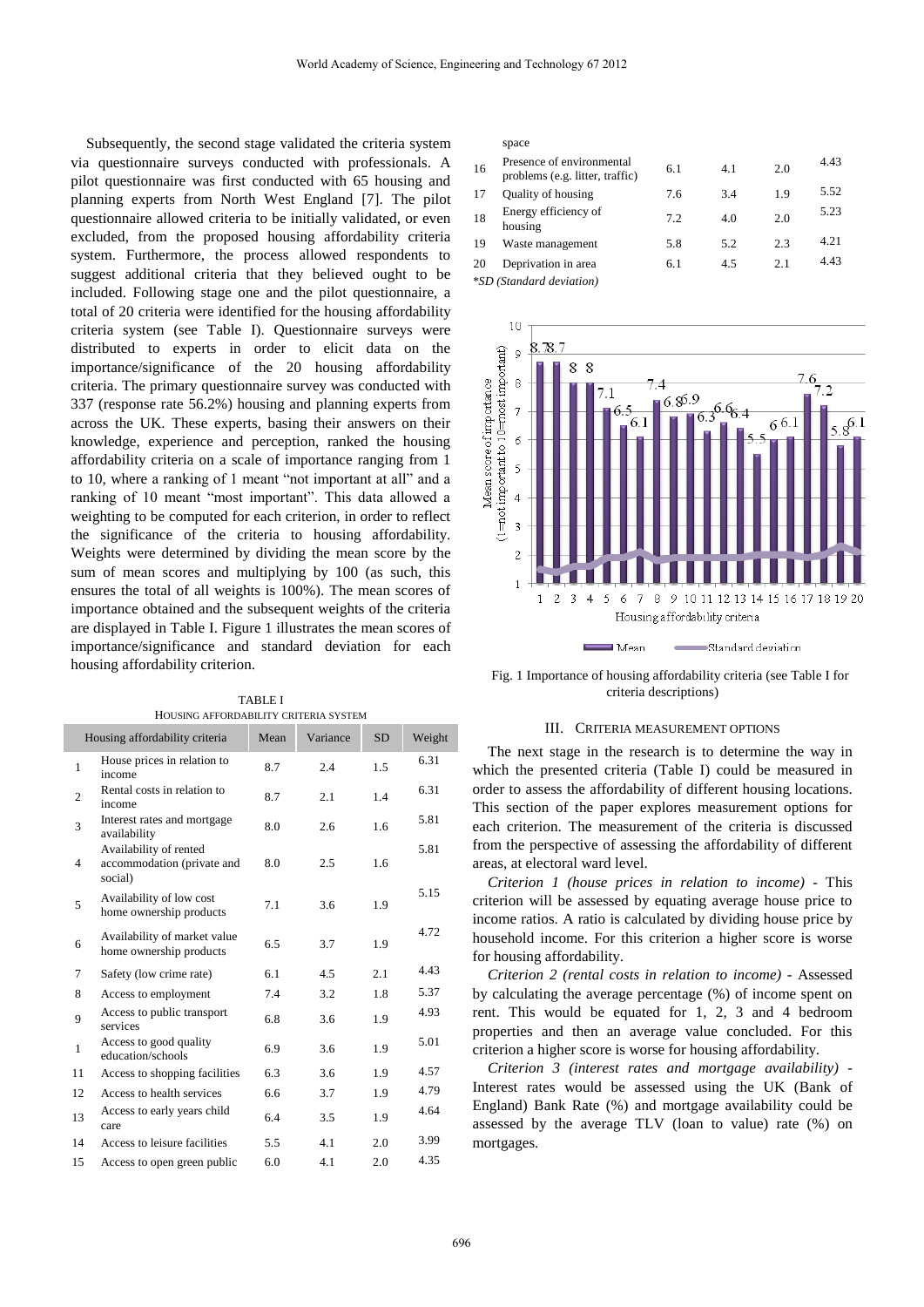*Criterion 4 (availability of private and social rented accommodation)* - This factor will be assessed in two parts: Part A) 'Availability of private rented housing' will be assessed by determining the quantity of properties available on the market (within the area to be assessed) using Rightmove.co.uk; and Part B) 'Availability of social rented housing' will also be assessed by determining the quantity of properties available on the market (e.g. using Propertypool.org.uk).

*Criterion 5 (availability of low cost home ownership products)* - Availability of low cost home ownership products will be assessed by determining the quantity of properties available on the market (within the area to be assessed) using the Homeshub.co.uk.

*Criterion 6 (availability of market value home ownership properties)* - Availability of market value home ownership properties will be assessed by determining the quantity of properties available on the market (within the area to be assessed) using Rightmove.co.uk.

*Criterion 7 (safety/crime) -* This attribute will be assessed using police crime statistics which scale crime from low to high for England and Wales. The level of crime in an area is compared with the rest of England and Wales to determine a crime rate. The 'crime rate' for a given area is the number of crimes per 1000 people in that area. For each area these are calculated by dividing the actual number of crimes by the population and then multiplying by 1000. Each crime level/banding will then be given an associated score (where a higher score is worse for the assessment):

| Crime level                                      | Associated score (negative) |   |
|--------------------------------------------------|-----------------------------|---|
| Top 2% of areas with the<br>highest crime rate   | High                        | 5 |
| Next 14% of areas                                | Above average               |   |
| Middle 68% of areas                              | Average                     | 3 |
| Next 14% of areas                                | Below average               | 2 |
| Bottom 2% of areas with<br>the lowest crime rate | Low.                        |   |

*Source: www.police.uk*

*Criterion 8 (access to employment) -* This will be assessed in two parts: Part A) Distance to employment opportunities and Part B) Employment deprivation. Distance to employment opportunities will be calculated using maps which show key employment sites and access boundaries (i.e. access within 15 minutes, access within 30 minutes) and an associated value will be given (see Part A below). Employment deprivation can be calculated using Job Seekers Allowance (JSA) data which shows the percentage claimants within a neighbourhood area. JSA is a benefit paid to people who are unemployed, but who are available for, and actively seeking work. The national average JSA claim rate will be used as a benchmark and then data for each neighbourhood area can be assessed against it and given an associated score (see Part B below). The scores for part A and part B can then be combined in order to obtain a final value for criterion 8.

| Part A) Distance                                                          | Associated score            |
|---------------------------------------------------------------------------|-----------------------------|
| $High - Key$ employment site within 15 minutes by<br>public transport     | 3                           |
| Moderate $-$ Key employment site within 30<br>minutes by public transport | $\mathcal{D}_{\mathcal{L}}$ |
| $Low - Key$ employment site over 30 minutes away<br>by public transport   | 1                           |
|                                                                           |                             |
| Part B) Employment Deprivation                                            | Associated score            |
| Well below average JSA claims                                             | 5                           |
| Below average JSA claims                                                  | 4                           |
| Average JSA claims                                                        | 3                           |
| Above average JSA claims                                                  | 2                           |
| Well above average JSA claims                                             |                             |

*\*JSA (Job Seekers Allowance)*

*Criterion 9 (access to public transport facilities)* - Access to public transport will be assessed in two parts, scoring access to both bus stops (Part A) and railway stations (Part B). In line with the Department for Transport (DFT) guidance and accessibility standards in 'Shaping Neighbourhoods' [8], a distance of 400m to a bus stop and 800m to a rail station is an indicator of good accessibility to public transport. Access to each service will be assessed separately then the values can be combined to obtain a final score:

| Part A) Access to bus stops                 | Associated score            |
|---------------------------------------------|-----------------------------|
| $High-Bus stop within 400m (5 minutes)$     | 3                           |
| $Modernate - Bus stop within 800m$          | 2                           |
| $Low - Bus stop over 800m away$             | 1                           |
|                                             |                             |
| Part B) Access to railway stations          | Associated score            |
| $High - Railway$ within 800 $m(10$ minutes) | 3                           |
| Moderate – Railway within 1200m             | $\mathcal{D}_{\mathcal{L}}$ |
| Low – Railway over 1200m away               |                             |

*Criterion 10 (access to good quality schools/education)* - This criterion will be assessed in two parts, for both primary and secondary education: Part A) Proximity to good quality schools and Part B) Education attainment. Part A will be assessed using an access scale for both primary (see Part A.1) and secondary (see Part A.2) schools and Ofstead evaluation data will be used to determine the quality of the schools. Ofsted inspects all state schools in England and provides an overall assessment of a school's performance (judgements are made on a four point scale: 1=outstanding, 2=good, 3=satisfactory, 4=inadequate). Part B will be assessed by using Key Stage 1 and 2 (primary schools) and GCSE (secondary schools) results. All scores will be combined to obtain a final value for the area under assessment: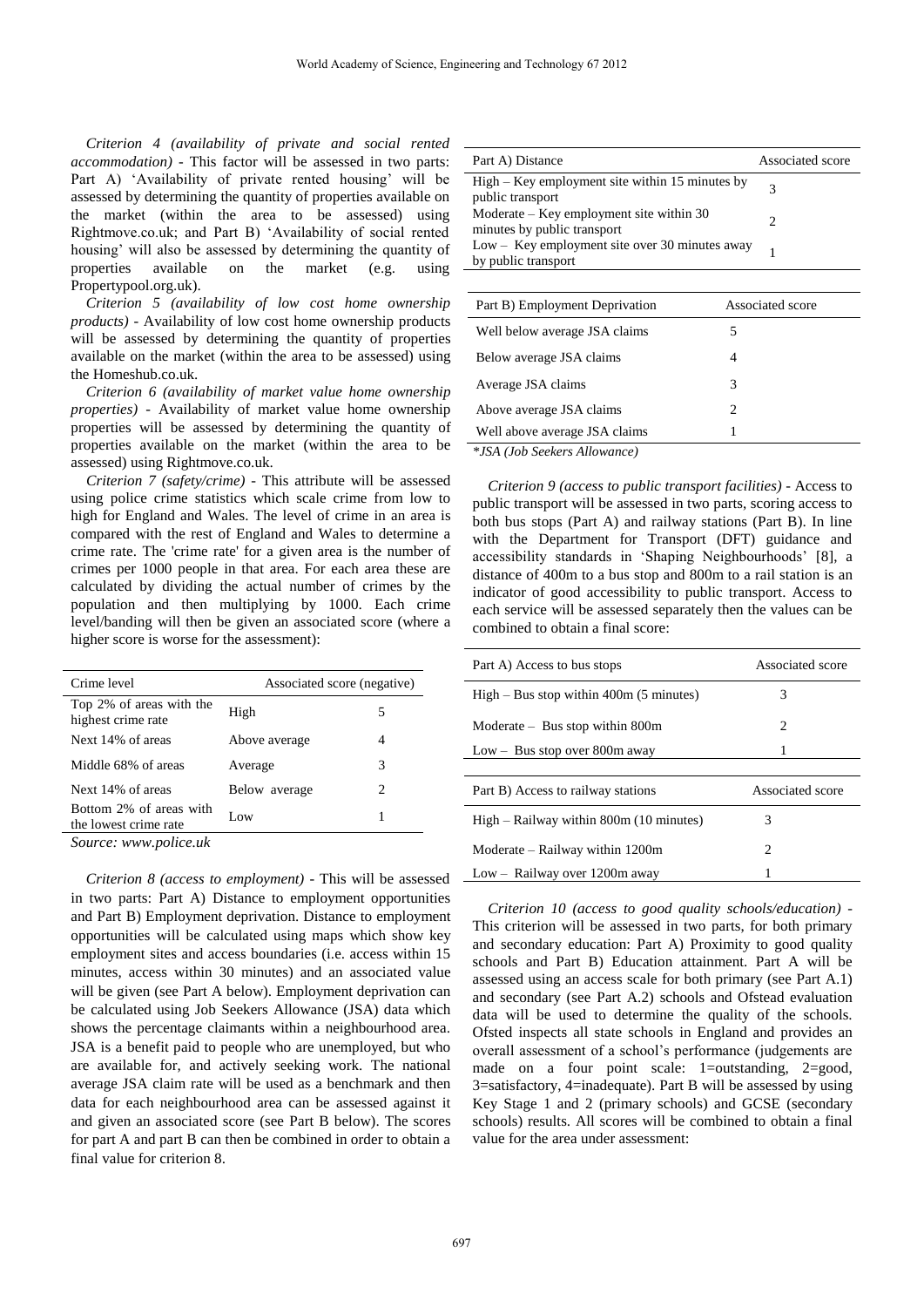| Part A.1) Access to primary schools                            | Associated score |
|----------------------------------------------------------------|------------------|
| Very High – Outstanding/good quality schools<br>within 400m    | 4                |
| $High$ – Outstanding/good quality schools<br>within 800m       | 3                |
| $Modernate - Outstanding/good quality schools$<br>within 1200m | 2                |
| $Low - Outstanding/good quality schools over$<br>1200m away    |                  |

| Part A.2) Access to secondary schools                          | Associated score |
|----------------------------------------------------------------|------------------|
| Very High - Outstanding/good quality schools<br>within 800m    | 4                |
| $High-Outstanding/good quality schools$<br>within 1200m        | 3                |
| $Modernate - Outstanding/good quality schools$<br>within 2000m | 2                |
| $Low - Outstanding/good quality schools over$<br>2000m away    |                  |

| Part B.2) Education attainment (secondary) | Associated score |
|--------------------------------------------|------------------|
| Well above average results                 | 5                |
| Above average results                      | 4                |
| Average results                            | 3                |
| Below average results                      | 2                |
| Well below average results                 |                  |
|                                            |                  |

| Part B.1) Education attainment (primary) | Associated score |  |
|------------------------------------------|------------------|--|
| Above average results                    |                  |  |
| Average results                          |                  |  |
| Below average results                    |                  |  |
|                                          |                  |  |

*Criterion 11 (access to shopping facilities)* - This factor will be assessed by considering access to local/district centres. Local centres are defined as having a supermarket and/or a range of small food shops, a newsagent, chemist and post office. District Centres contain at least one supermarket or superstore, a range of non-retail services, such as banks and restaurants, as well as local public facilities such as a library. Good accessibility is considered as 800m (10 minutes walk) of a local centre or supermarket [8]. Using this as a basis for good accessibility, the following access scale could be applied:

| Access to shops                               | Associated score |
|-----------------------------------------------|------------------|
| Very High - District centre within 800m       | 4                |
| $High - Local$ centre within 800m             | 3                |
| Moderate – Local/district centre within 1200m | 2                |
| $Low - Local/district centre over 1200m away$ |                  |

*Criterion 12 (access to health care)* - This criterion will be assessed by determining the distance to GPs, pharmacies and hospitals. Each of these services will be assessed separately and then the three scores combined. Thus, for each service the following access scales could be used:

| Access to GPs and pharmacies                              | Associated score |
|-----------------------------------------------------------|------------------|
| $High - Amenity within 800m$                              | 3                |
| $Modernate - Amenity within 1200m$                        | 2                |
| $Low -$ Amenity over 1200m away                           |                  |
|                                                           |                  |
| Access to hospitals                                       | Associated score |
| High – Hospital within 30 minutes by public<br>transport* | 3                |

| transport*                                        |  |
|---------------------------------------------------|--|
| $Moderate - Hospital within 60 minutes by public$ |  |
| transport                                         |  |
| $Low - Hospital$ over 60 minutes away by public   |  |
| transport                                         |  |

*\*The core national accessibility indicators, developed by central government, examine access to hospitals by the percentage of households within 30 minutes and 60 minutes from a hospital by public transport [9].*

*Criterion C13 (access to child care)* - This criterion will be assessed in two parts: Part A) Child care sufficiency and Part B) Distance to child care. Local authorities are required to carry out Childcare Sufficiency Assessments under the Childcare Act 2006. This data on sufficiency could be given an associated score for each area to be assessed, for example:

| Part A) Sufficiency             | Associated score |  |
|---------------------------------|------------------|--|
| Sufficient                      | 3                |  |
| Potential for undersupply       | 2                |  |
| Limited                         | 1                |  |
|                                 |                  |  |
| Part B) Distance to child care  | Associated score |  |
| High – amenities within $600m*$ | 3                |  |
|                                 |                  |  |

| Moderate – amenities within 1000m |  |
|-----------------------------------|--|
| $Low$ – amenities over 1000m away |  |
| *Source [8]                       |  |

*Criterion 14 (access to leisure facilities)* - Access to leisure facilities will be evaluated by determining the distance to both playgrounds/play areas (Part A) and fitness/leisure centres (Part B). Each will be scored separately and then the values combined to achieve a final score: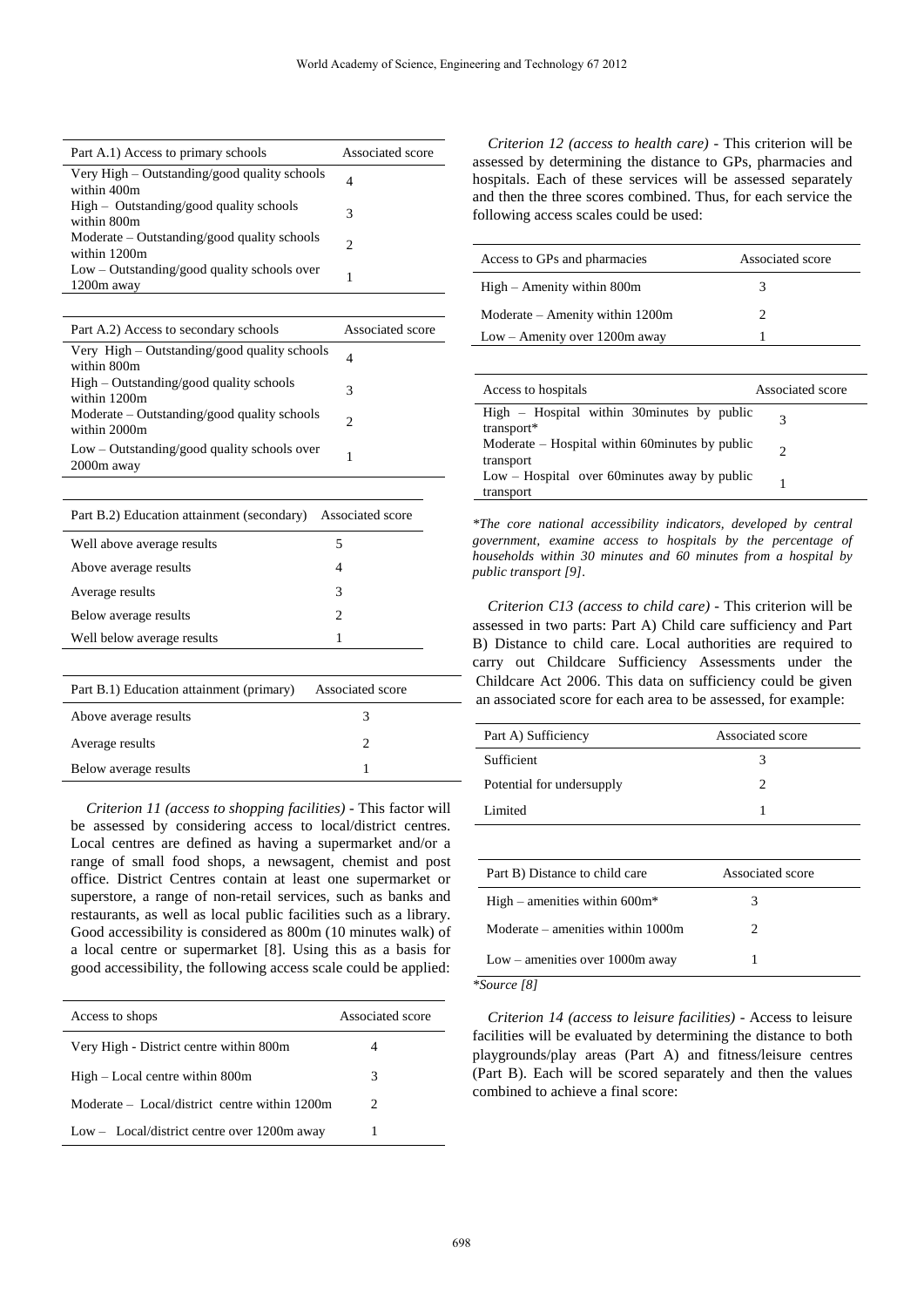| Part A) Access to play areas       | Associated score |
|------------------------------------|------------------|
| High – play area within $400m^*$   | 3                |
| Moderate $-$ play area within 800m | 2                |
| $Low - play area over 800m away$   |                  |

*\*Government guidance suggests that children's play facilities should be within 400m from home [10].*

| Part B) Access to fitness/leisure    | Associated score |
|--------------------------------------|------------------|
| $High - facilities$ within 1500m     | 3                |
| $Moderate - facilities within 2000m$ |                  |
| Low – facilities over $2000$ m away  |                  |

*Criterion 15 (access to open green public space)* - This factor will be evaluated by determining the distance to publically accessibly open green spaces/parks. Guidance used by local authorities suggests that all residents should have access to an area of publically accessible open space within 400m from home [8], [11]. Therefore, the following access scale and scoring system could be adopted:

| Access to open space                             | Associated score |
|--------------------------------------------------|------------------|
| $High - Public park/green space within 400m$     |                  |
| Moderate – Public park/green space within $800m$ | 2                |
| $Low - Public park/green space over 800m away$   |                  |

*Criterion 16 (presence of environmental problems)* - This will be assessed by the rate (%) of dwellings with 'Environmental Problems Present' (where a higher score is worse for the assessment). This data is published within local authorities' house condition surveys, a requirement by the Government. Environmental Problems relate to area upkeep and utilisation, such as litter and rubbish, dog fouling, street parking, heavy traffic and vacant buildings.

*Criterion 17 (quality of housing)* - This factor will be analysed in two parts: Part A) the rate (%) of private sector properties meeting Decent Homes Standard (within the area to be assessed); and Part B) the rate (%) of social housing that is decent (within the area to be assessed).

*Criterion 18 (energy efficiency of housing)* - This criterion will be determined by using Standard Assessment Procedure (SAP) ratings. SAP ratings are used in England to measure the energy efficiency of a home by taking into account factors such as property type, construction materials, insulation and the efficiency of heating systems. The rating is expressed on a scale of 1 to 100, with the higher the rating the more energy efficient the home. An average SAP rating could be used as a benchmark and then each area (to be assessed) can be compared against it to determine a corresponding score:

| Energy Efficiency        | Associated score |
|--------------------------|------------------|
| Below average SAP rating |                  |
| Average SAP rating       |                  |
| Above average SAP rating |                  |

*Criterion 19 (availability of waste management facilities)* - This criterion will be assessed using the National Performance Indicator NI 192: 'percentage (%) of household waste sent for recycling, composting or reuse', a sustainable communities indicator used in the Egan Review: Skills for Sustainable Communities [12]. The National Indicators were set up to measure local authorities' performance and report to central UK government. The percentage itself could be used in an assessment or the figure could be compared against an average rate to establish an associated score, for example:

| Waste Management Level | Associated score |
|------------------------|------------------|
| Well above average     |                  |
| Above average          |                  |
| Average                |                  |
| Below average          |                  |
| Well below average     |                  |

*Criterion 20 (deprivation in area)* - Deprivation will be measured by the '% of area in most deprived 10% nationally' using the Index of Multiple Deprivation (IMD). The indices of deprivation identify the most disadvantaged areas in England. Deprivation is assessed by examining factors such as income deprivation, health deprivation and disability and barriers to housing and services. The actual rate (%) of deprivation could be used in an assessment. Alternatively, an average rate of deprivation (%) could be used as a benchmark and each area (to be assessed) could be compared against it to establish an associated score (where a higher score is worse):

| Deprivation                               | Associated score (negative) |
|-------------------------------------------|-----------------------------|
| Well below average IMD                    |                             |
| Below average IMD                         | 2                           |
| Average IMD                               | 3                           |
| Above average IMD                         | 4                           |
| Well above average IMD<br>$\cdots$<br>. . | 5                           |

*\*IMD (Index of Multiple Deprivation)*

#### IV. CONCLUSION

There is an increasing need to reconsider the way housing affordability is conceptualised and measured. Housing affordability is typically assed by considering economic criteria, whilst other important factors, such as housing location, quality of life and sustainability are often ignored. The authors posit that housing affordability assessments must take a broader and more sustainable view of the wide ranging criteria that affect households.